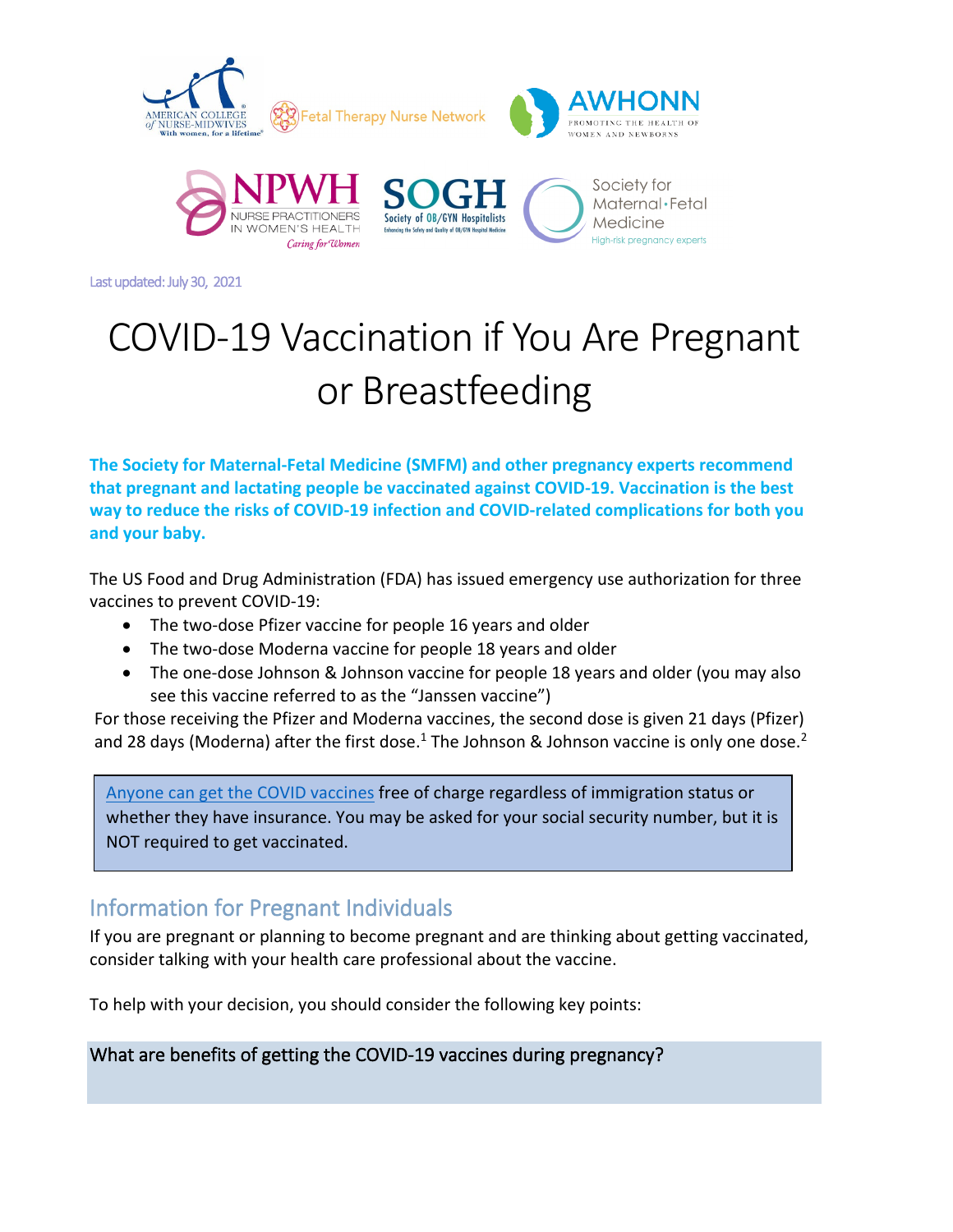- The vaccines can help protect you from getting COVID-19. With the two-dose vaccines, you must get both doses for maximum effectiveness. It's not yet known how long protection lasts.
- Another potential benefit is that getting the vaccine while pregnant may help you pass anti-COVID-19 antibodies to your baby. In numerous studies of vaccinated moms, antibodies were found in the umbilical cord blood of babies and in the mother's breastmilk.
- The Centers for Disease Control and Prevention (CDC), along with other federal partners, are monitoring people who have been vaccinated for serious side effects. So far, more than 139,000 pregnant people have been vaccinated. No unexpected pregnancy or fetal problems have occurred. There have been no reports of any increased risk of pregnancy loss, growth problems, or birth defects.
- A safe vaccine is generally considered one in which the benefits of being vaccinated outweigh the risks. The current vaccines are not live vaccines. There is only a very small chance that they cross the placenta, so it's unlikely that they even reach the fetus. Vaccines don't affect future fertility. The only people who should NOT get vaccinated are those who have had a severe allergic reaction to vaccines in the past or any vaccine ingredients.
- Side effects may occur in the first 3 days after getting vaccinated.1 These include mild to moderate fever, headache, and muscle aches. Side effects may be worse after the second dose of the Pfizer and Moderna vaccines.3, 4 Fever should be avoided during pregnancy, especially in the first trimester. Those who develop a fever after vaccination can take acetaminophen (Tylenol). This medication is safe to use during pregnancy and does not affect how the vaccine works.

### What are the known risks of getting COVID-19 during pregnancy?

About 1 to 3 per 1,000 pregnant women with COVID-19 will develop severe disease. Compared with those who aren't pregnant, pregnant people infected by the COVID-19 virus:

- Are 3 times more likely to need ICU care
- Are 2 to 3 times more likely to need advanced life support and a breathing tube
- Have a small increased risk of dying due to COVID-19

They may also be at increased risk of stillbirth and preterm birth.<sup>6-8</sup>

### What is my risk of getting COVID-19?

Your risk of getting COVID-19 depends on the chance that you will come into contact with another infected person. The risk may be higher if you live in a community where there is a lot of COVID-19 infection or work in healthcare or another high-contact setting.

### What is my risk for severe complications if I get COVID-19?

Data show that older pregnant women; those with preexisting health conditions, such as a body mass index higher than 35 kg/m<sup>2</sup>, diabetes, and heart disorders; and Black or Latinx women have an especially increased risk of severe disease and death from COVID-19.<sup>6-8</sup>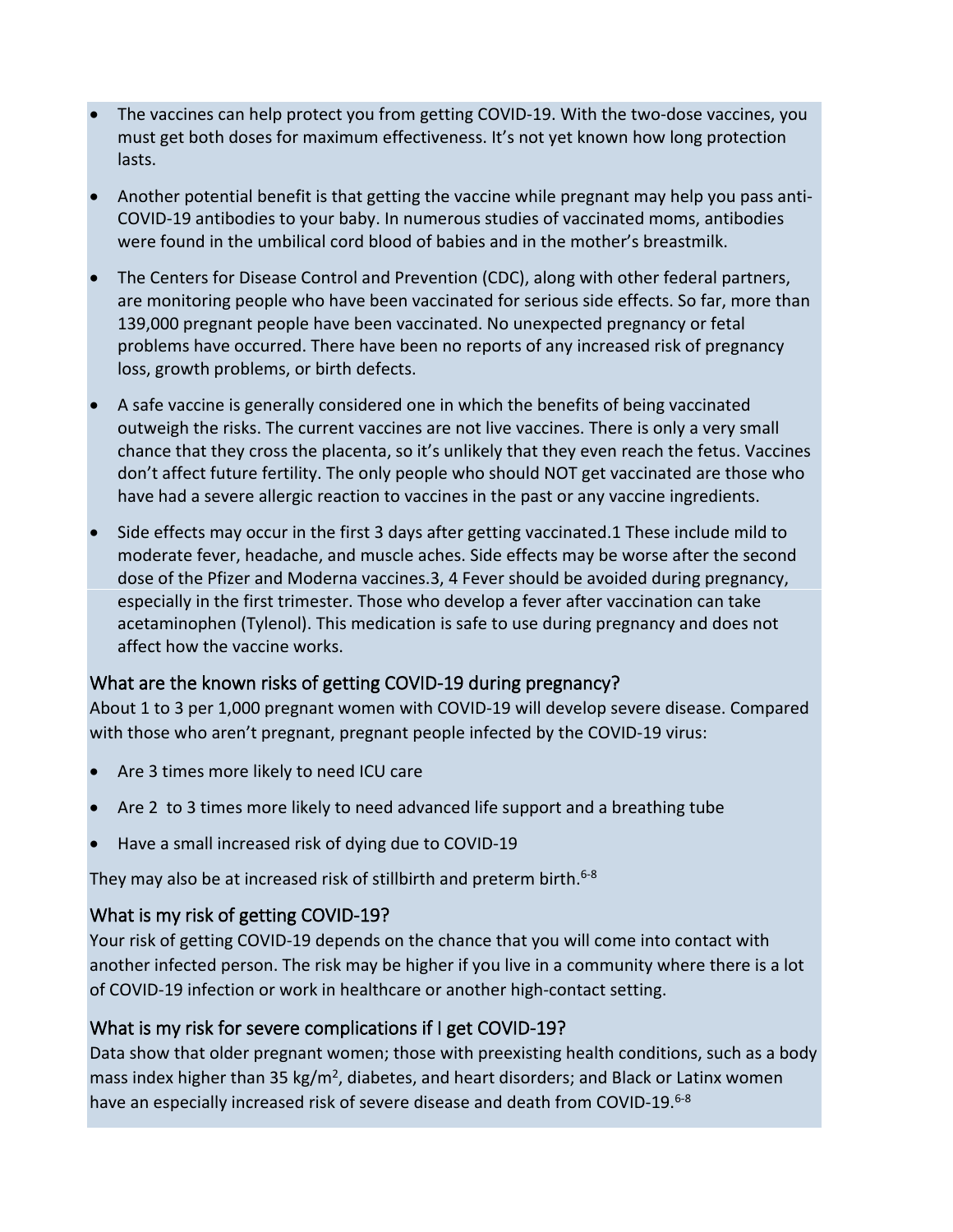If you still have questions about the vaccines or need more information, ask your health care provider or go to the Centers for Disease Control and Prevention's [COVID-19 vaccine](https://www.cdc.gov/coronavirus/2019-ncov/vaccines/index.html) webpage.

## An Update on the Johnson & Johnson Vaccine

In April 2021, the FDA and CDC called for a brief pause to use of the Johnson & Johnson vaccine. They did so after reports of a severe side effect in a very small number of women younger than age 50 following vaccination. This side effect, called thrombosis with thrombocytopenia syndrome (TTS), causes blood clots (thrombosis) combined with low levels of platelets (thrombocytopenia).

TTS following the Johnson & Johnson vaccine is extremely rare. At the time of this update, it has occurred in only 7 people per 1 million Johnson & Johnson shots given. According to the CDC, being on hormonal birth control (the pill, patch, or ring), pregnancy, breastfeeding, or being recently pregnant does not make you more likely to develop TTS after getting the Johnson & Johnson vaccine. The pause was lifted on April 23, 2021, after the FDA and CDC determined that the known benefits of the Johnson & Johnson vaccine far outweigh the risks. Health care professionals have been alerted to the possibility of this side effect in people who have received the Johnson & Johnson vaccine.

National organizations continue to recommend COVID-19 vaccination with any of the vaccines for pregnant women. All women younger than age 50 years, whether pregnant, breastfeeding, or not, should be aware of the very rare risk of TTS after getting the Johnson & Johnson vaccine. The Pfizer and Moderna vaccines don't have this risk. If you get the Johnson & Johnson vaccine, seek medical help right away if you develop any of the following symptoms within 3 weeks of getting your shot:

- Severe or persistent headaches or blurred vision
- Shortness of breath
- Chest pain
- Leg swelling
- Persistent abdominal pain
- Easy bruising or tiny blood spots under the skin beyond the injection site

Experts continue to collect health and safety information from pregnant people who have been vaccinated. If you have questions about vaccination during pregnancy, visit the [CDC website](https://www.cdc.gov/coronavirus/2019-ncov/vaccines/safety/JJUpdate.html#symptoms-list) or talk to your health care professional.

# Information for Breastfeeding/Lactating Individuals

The Society for Maternal-Fetal Medicine and other pregnancy experts recommend COVID-19 vaccination for people who are breastfeeding/lactating. You don't have to delay or stop breastfeeding just because you get vaccinated.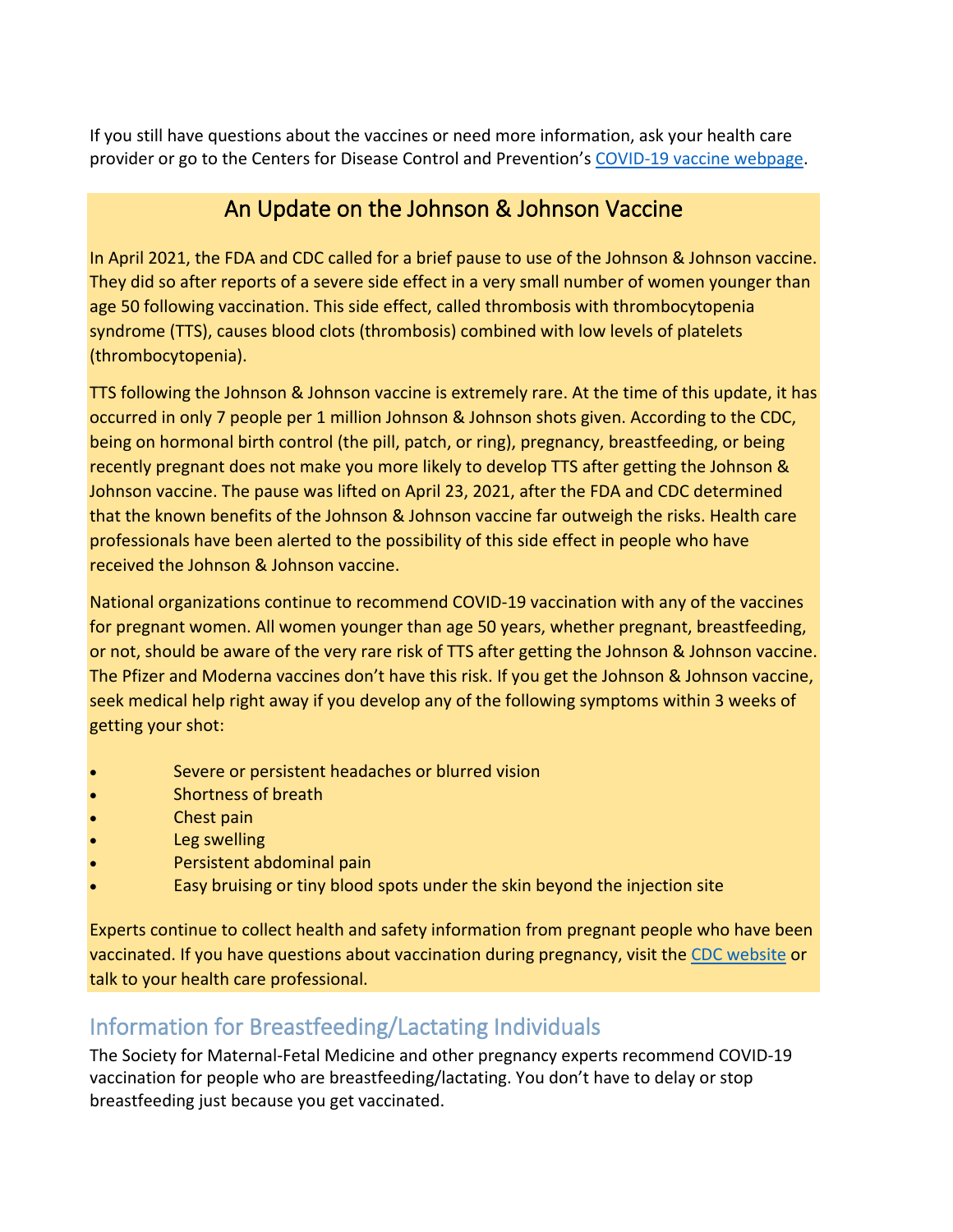# Getting Vaccinated

You can get vaccinated at any time during pregnancy. The CDC is committed to monitoring the vaccine's safety for all individuals. Your health professional or vaccine clinic may give you information about enrolling in the [v-safe after vaccination health checker](https://www.cdc.gov/coronavirus/2019-ncov/vaccines/index.html) (see the box below).

Even after you're fully vaccinated, it is important to follow the [CDC's guidance](https://www.cdc.gov/coronavirus/2019-ncov/vaccines/fully-vaccinated.html) for wearing a mask indoors in areas where there are substantial or high rates of COVID-19 infection. You can check the infection rate in your area [here.](https://covid.cdc.gov/covid-data-tracker/#county-view)

#### What Happens When You Enroll in v-Safe?

The [v-safe after vaccination health checker](https://www.cdc.gov/coronavirus/2019-ncov/vaccines/index.html) program lets the CDC check in with you after your vaccination. At sign-up, you can indicate that you are pregnant. Once you do that, expect the following:

- Someone may call you from the v-safe program to ask initial questions and get more information.
- You may be asked to enroll in the vaccine pregnancy registry, which is collecting information about any effects of the vaccine during pregnancy. This is a great way to help scientists monitor the vaccine's safety and effectiveness.

#### References

1. Oliver SE, Gargano JW, Marin M, Wallace M, Curran KG, Chamberland M, et al. The Advisory Committee on Immunization Practices' Interim Recommendation for Use of Pfizer-BioNTech COVID-19 Vaccine — United States, December 2020. MMWR Morbidity and Mortality Weekly Report 2020;69.

2. FDA Briefing Document. Janssen Ad26.COV2.S Vaccine for the Prevention of COVID-19. 2021. Accessed Mar 5, 2021; Available from:<https://www.fda.gov/media/146217/download>

3. PFIZER-BIONTECH COVID-19 VACCINE [package insert] New York: Pfizer and Mainz, German: Biontech;2020.

4. FDA Briefing Document. Moderna COVID-19 Vaccine. 2020. Accessed 2020, Dec 18; Available from:<https://www.fda.gov/media/144434/download>

5. Gray KJ, Bordt EA, Atyeo C, Deriso E, Akinwunmi B, Young N, et al. COVID-19 vaccine response in pregnant and lactating women: a cohort study. Am J Obstet Gynecol 2021 Mar 24.

6. Panagiotakopoulos L, Myers TR, Gee J, Lipkind HS, Kharbanda EO, Ryan DS, et al. SARS-CoV-2 Infection Among Hospitalized Pregnant Women: Reasons for Admission and Pregnancy